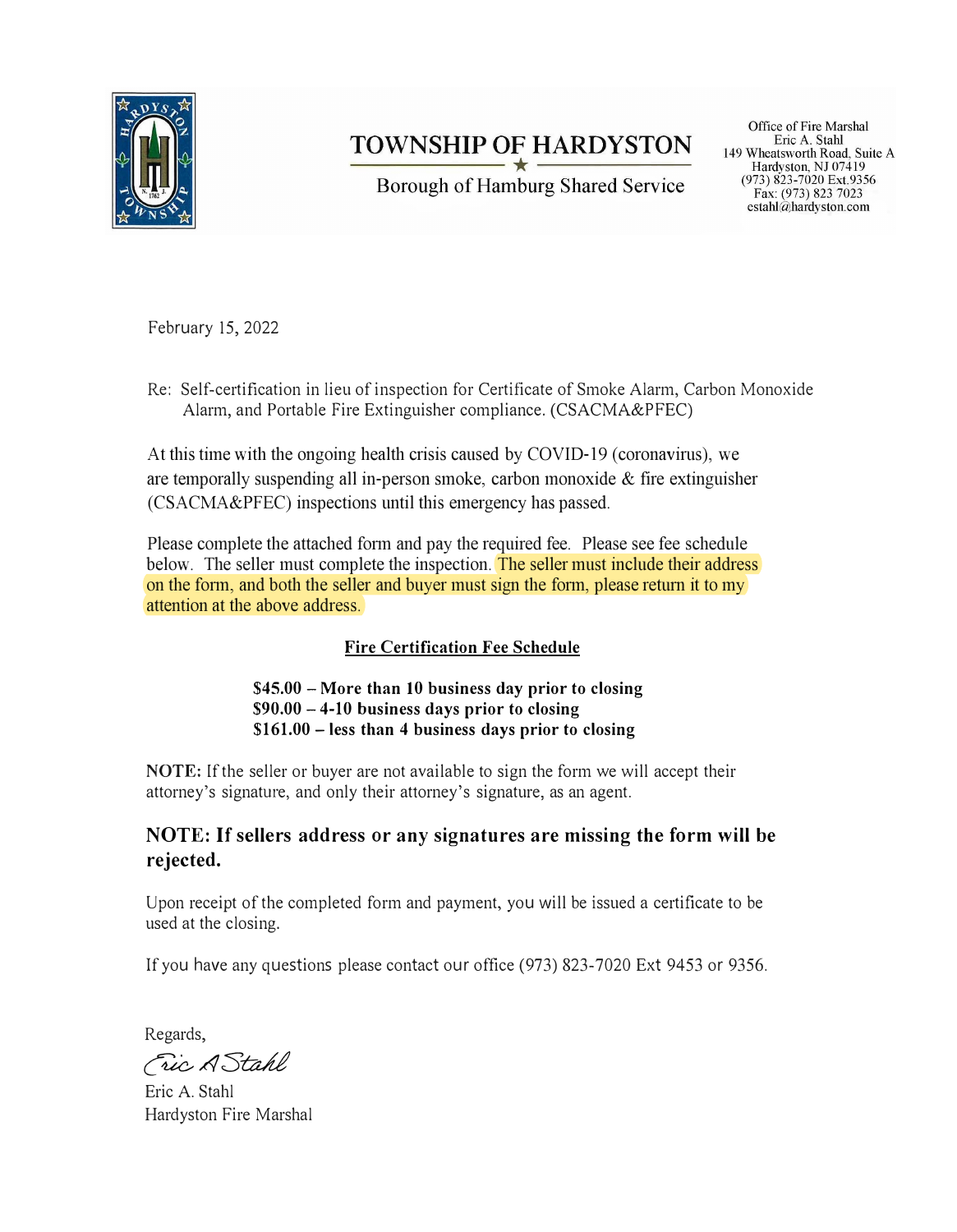Closing:

**TOWNSHIP OF HARDYSTON** 

Borough of Hamburg Shared Service

Office of Fire Marshal<br>Eric A. Stahl<br>149 Wheatsworth Road, Suite A<br>Hardyston, NJ 07419<br>(973) 823-7020 Ext.9356<br>Fax: (973) 823 7023<br>estahl@hardyston.com

Date

### **CERTIFICATE OF SMOKE ALARM, CARBON MONOXIDE ALARM & PORTABLE FIRE EXTINGUISHER COMPLIANCE**

| Owner:                                                                                                                                                                                                                 | Phone #:                                                                                             | Date:                                                                                             |
|------------------------------------------------------------------------------------------------------------------------------------------------------------------------------------------------------------------------|------------------------------------------------------------------------------------------------------|---------------------------------------------------------------------------------------------------|
| Address:                                                                                                                                                                                                               | Block:                                                                                               | Lot:                                                                                              |
|                                                                                                                                                                                                                        | Fee: $$45 / $90 / $161$                                                                              | Check #:                                                                                          |
|                                                                                                                                                                                                                        | NOTE: ALL BOXES MUST BE CHECKED IN ORDER FOR CERTIFICATION TO BE VALID                               |                                                                                                   |
|                                                                                                                                                                                                                        | Smoke alarm on each level of the dwelling, including basements, excluding attic or crawl space       |                                                                                                   |
|                                                                                                                                                                                                                        |                                                                                                      | Smoke & carbon monoxide alarms outside each separate sleeping area and within 10 feet of bedrooms |
| All smoke alarms are in working order                                                                                                                                                                                  |                                                                                                      | Carbon monoxide alarms(s) in working order                                                        |
|                                                                                                                                                                                                                        | Fire extinguisher is the correct size, is properly mounted, and is located within 10 feet of kitchen |                                                                                                   |
| An inspection shall be conducted by the owner or an authorized representative of the owner. The smoke alarms<br>required above shall be located in accordance with NFPA 74; the carbon monoxide alarm(s) installed per |                                                                                                      |                                                                                                   |
| NFPA-720. Battery powered alarms are acceptable. Note: AC powered and/or interconnected alarms and smoke                                                                                                               |                                                                                                      |                                                                                                   |
| detectors installed in homes constructed after January, 1977 shall be maintained in working order. The fire                                                                                                            |                                                                                                      |                                                                                                   |
| extinguisher is installed per P.L. 2005, c.71 (N.J.S.A. 52:27D-198.1 et seq). All instructions on the attached must be                                                                                                 |                                                                                                      |                                                                                                   |

I do hereby certify that the foregoing statements made by me are true. I am aware that if any of the foregoing statements made by me are willfully false, I will be subject to penalty.

Owner/

Attorney:

followed.

Print Name Signature

New Address:

I understand that the above residence has be inspected by the owner and I will verify that the statements above are correct before the closing date.

Buyer/ Attorney:

Print Name Signature

**See attached for all instructions and regulations regarding this form** Revised: February 8, 2022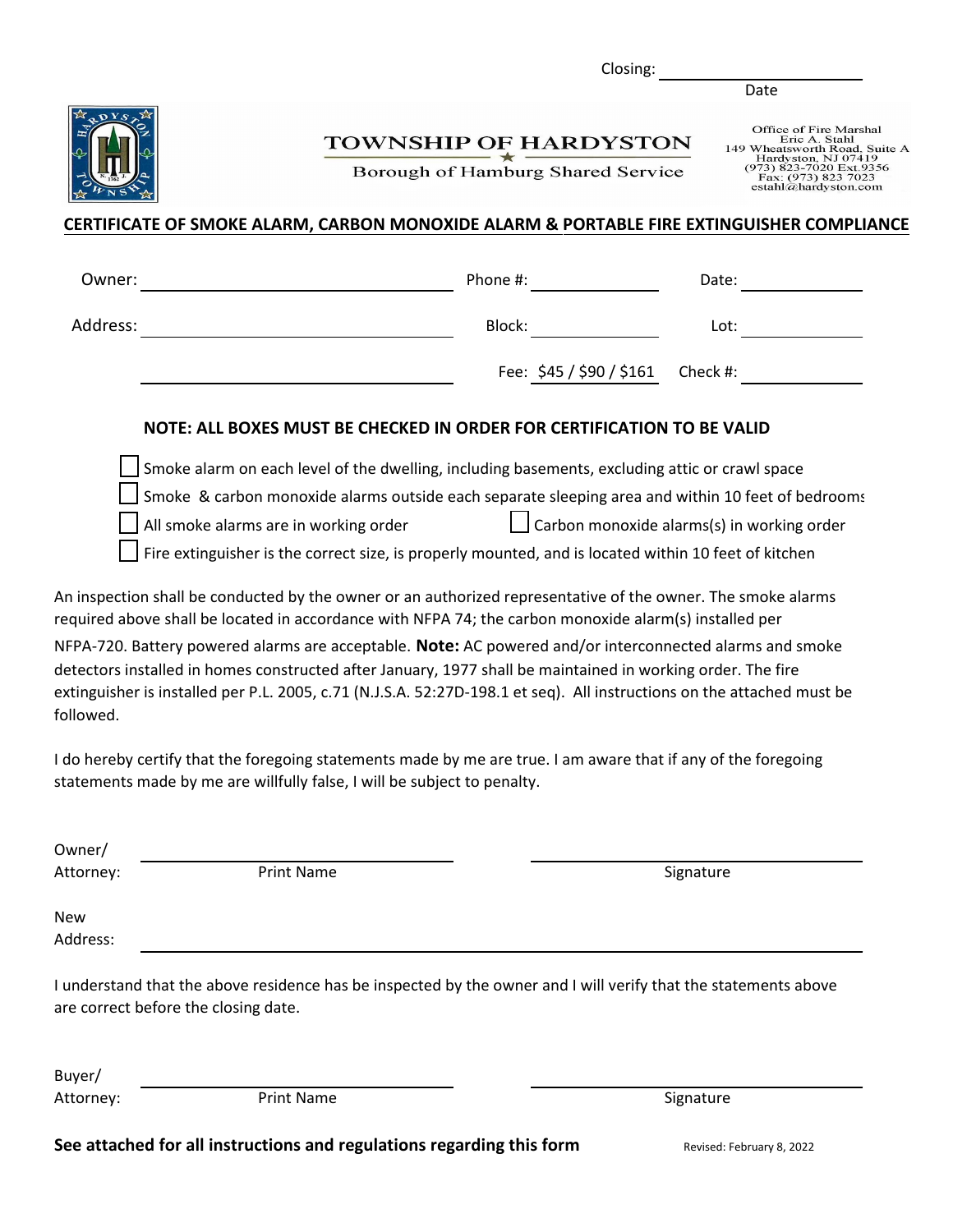

# **TOWNSHIP OF HARDYSTON**

Borough of Hamburg Shared Service

Office of Fire Marshal Eric A. Stahl 149 Wheatsworth Road, Suite A Hardyston, NJ 07419 (973) 823-7020 Ext.9356<br>Fax: (973) 823 7023 estahl $\hat{\alpha}$ hardyston.com

### **DETAILED REGULATIONS FOR CERTIFICATE OF SMOKE ALARM, CARBON MONOXIDE ALARM & PORTABLE FIRE EXTINGUISHERS COMPLIANCE (CSACMAPFEC)**

Before renting or closing the sale of a home, townhouse or condo located in the above listed municipalities, a **Certificate of Smoke Alarm, Carbon Monoxide Alarm & Portable Fire Extinguisher Compliance** must be issued by the Fire Inspector of the Township of Hardyston. N.J.A.C. 5:70-2.3.

The following is required before a certificate is issued:

- **SMOKE DECTECTORS MUST BE LESS THAN 10 YEARS OLD.**
- **All smoke detectors must be in proper working order.**
- **One smoke detector on each level, including basement (excluding crawl space and unfinished attic).**
- **Smoke detector should be outside each separate sleeping area.**
- **If bedrooms are more than 25 feet apart, two smoke detectors are needed.**
- **Smoke detectors can be either hard wired or battery operated.**
- **Ten-year sealed battery-powered single station smoke alarms shall be installed and shall be listed in accordance with ANSI/UL 217, incorporated herein by reference, EXCEPT AS FOLLOWS:**
	- o **A/C-powered single or multiple-station smoke alarms installed as part of the original construction or rehabilitation project shall not be replaced with battery-powered smoke alarms.**
	- o **Carbon monoxide (CO) alarm must be in accordance with UL-2034.**
	- o **CO alarm must be installed in the immediate vicinity of sleeping areas.**

## **FIRE EXTINGUISHER REGULATIONS**

The following is required before a certificate is issued:

- **At least one portable fire extinguisher shall be installed in all one and two-family dwellings, townhouse, condo or rentals upon change of occupancy.**
- **The extinguisher shall be within 10 feet of the kitchen and located in the path of egress.**
- **The extinguisher shall be readily accessible and not obstructed from view.**
- **The extinguisher shall be mounted using the manufacturer's hanging brackets so the operating instructions are clearly visible.**
- **The extinguisher shall be an approved listed and labeled type with a minimum rating of 2A-10B:C and no more than 10 pounds.**